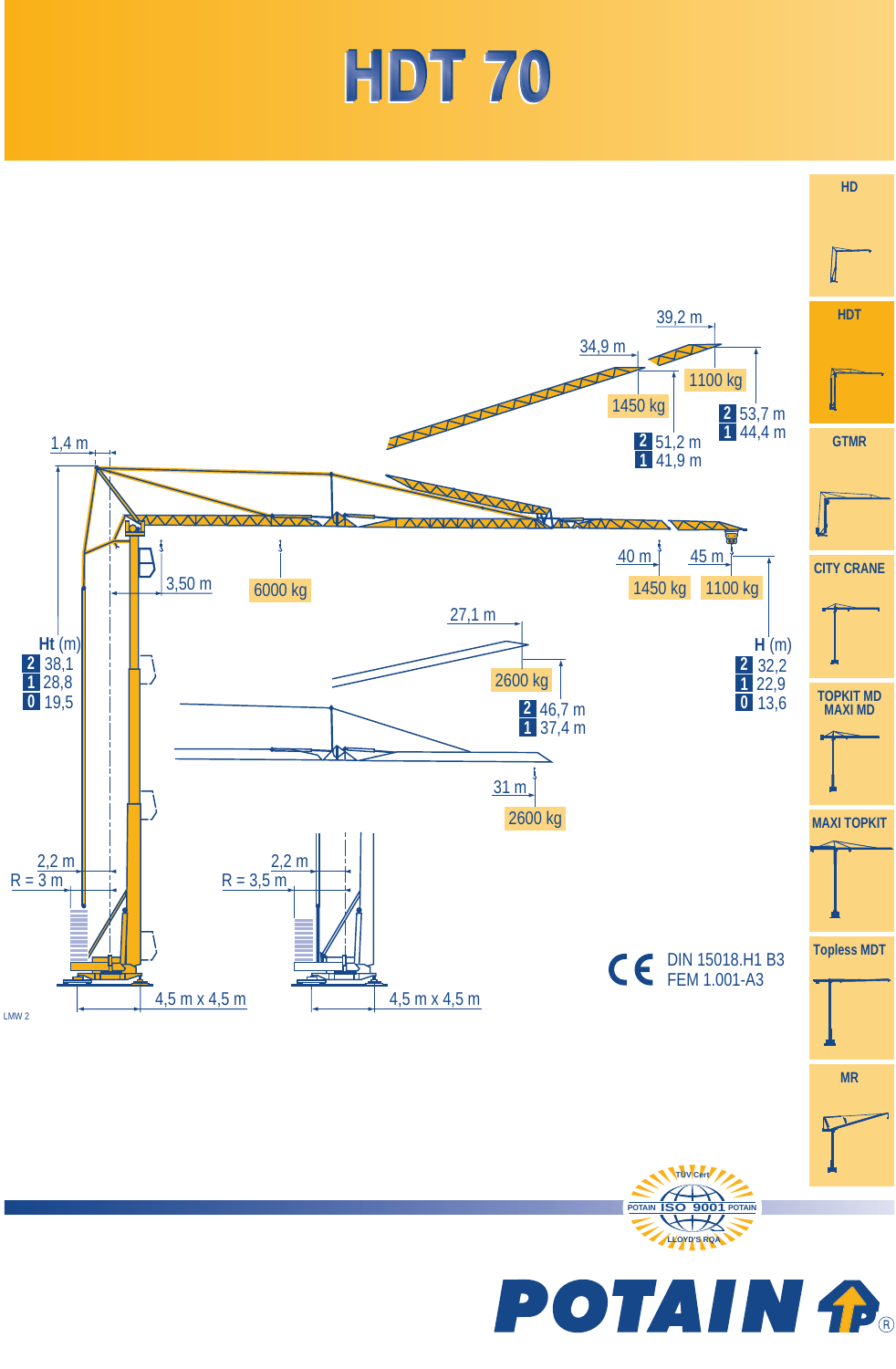

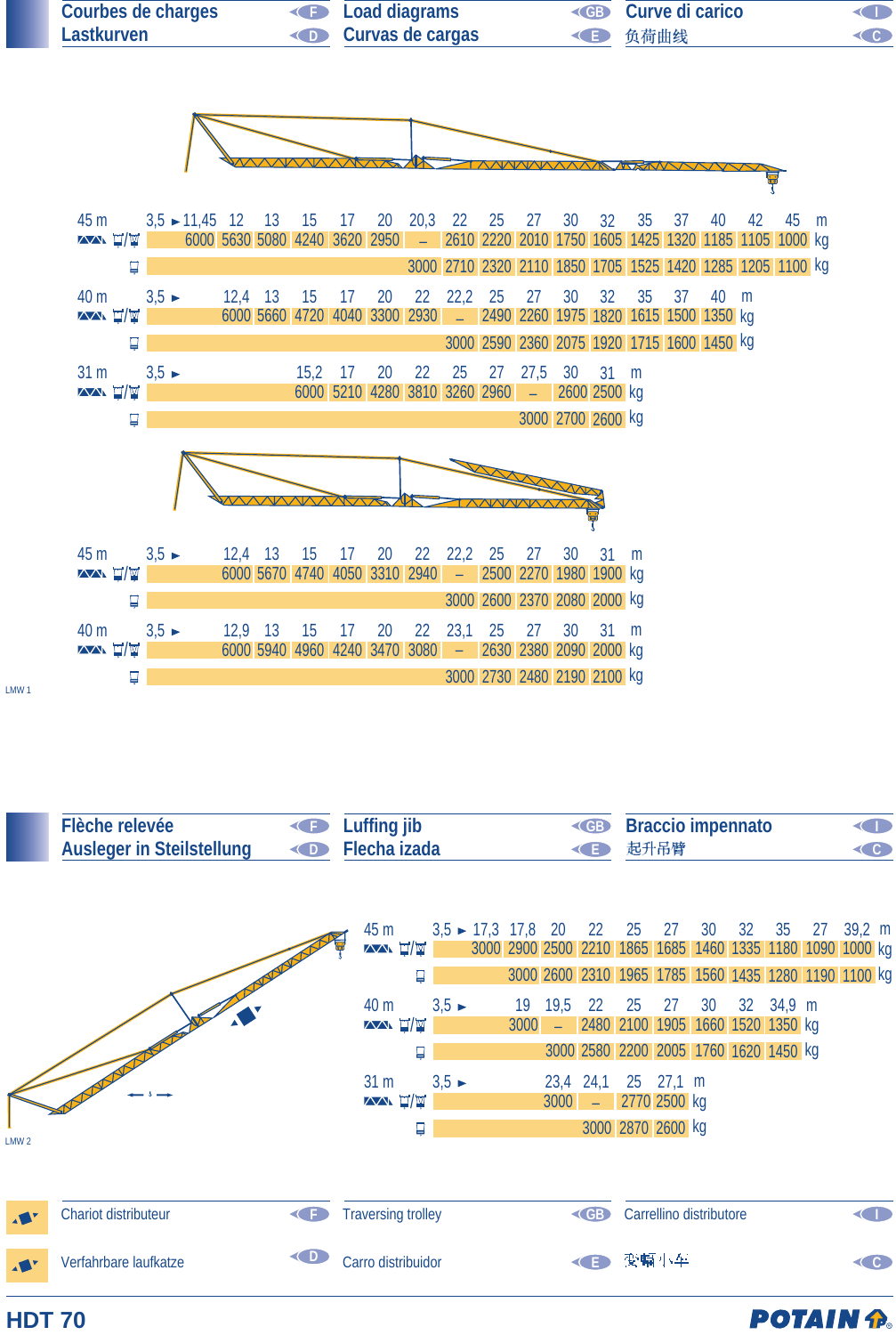

| <b>Mécanismes</b> |      | <b>Mechanisms</b> | <b>EGB</b>   | <b>Meccanismi</b> |  |
|-------------------|------|-------------------|--------------|-------------------|--|
| <b>Antriebe</b>   | ZD Z | <b>Mecanismos</b> | $\leftarrow$ | 机构                |  |

|                                                                              |                  |                     |                     |                             | <b>IV</b> |      |                 | $ch - PS$ | <b>kW</b> |     |
|------------------------------------------------------------------------------|------------------|---------------------|---------------------|-----------------------------|-----------|------|-----------------|-----------|-----------|-----|
|                                                                              |                  |                     | $\sqrt{2}$          |                             | $\star$   |      |                 | 六         | hp        |     |
| ▲                                                                            | <b>20 LVF 15</b> | m/min               | 5,4                 | 27                          | 54        | 2,7  | 13,5            | 27        | 20        | 15  |
|                                                                              |                  | <b>kg</b>           | 3000                | 3000                        | 1500      | 6000 | 6000            | 3000      |           |     |
| ₹                                                                            | 20 PC 15         | m/min               | 6,7                 | 27                          | 54        | 3,4  | 13,5            | 27        | 20        | 15  |
|                                                                              |                  | kq                  | 3000                | 3000                        | 1500      | 6000 | 6000            | 3000      |           |     |
| $\begin{array}{c} \begin{array}{c} \hline \end{array} \\ \hline \end{array}$ | 5 D3 V4.2        | m/min               | $15 - 30 - 58$      |                             |           | 6,5  | 4,8             |           |           |     |
| $\bigodot$                                                                   | <b>RVF 60</b>    | tr/min U/min<br>rpm | $0 \rightarrow 0.8$ |                             |           | 8    | 5,9             |           |           |     |
| U<br><b>+0</b>                                                               | <b>TVDS 124</b>  | m/min               |                     |                             | 25        |      |                 |           | 2x4       | 2x3 |
|                                                                              | <b>TBS 124</b>   | m/min               |                     |                             | 25        |      |                 |           | 2x4       | 2x3 |
|                                                                              |                  |                     |                     |                             |           |      |                 |           |           |     |
| <b>CEI 38</b><br><b>IEC 38</b>                                               |                  |                     |                     | <b>kVA</b>                  |           |      |                 |           |           |     |
| 400V (+6% -10%) 50 Hz                                                        |                  |                     |                     | 20 LVF 15 - 20 PC 15:35 kVA |           |      | 84/534 - 87/405 |           |           |     |

LMW<sub>1</sub>

**HDT 70**

| <b>KILL</b><br>$\bigcirc$<br>$\rightarrow$<br>$\bigcap$    | Levage<br><b>Distribution</b><br><b>Orientation</b><br><b>Translation</b><br>Conforme aux directives CEE 84/534<br>et 87/405 sur le niveau acoustique | <b>Hoisting</b><br><b>Trolleying</b><br><b>Slewing</b><br><b>Travelling</b><br>In compliance with the EEC 84/534<br>and 87/405 Instructions on noise level | CGB. | Sollevamento<br><b>Ditribuzione</b><br>Rotazione<br><b>Traslazione</b><br>Conforme alle direttive CEE 84/534<br>e 87/405 sul livello acustico |  |
|------------------------------------------------------------|-------------------------------------------------------------------------------------------------------------------------------------------------------|------------------------------------------------------------------------------------------------------------------------------------------------------------|------|-----------------------------------------------------------------------------------------------------------------------------------------------|--|
| $\blacksquare$<br>$\bigcirc$<br>$\rightarrow$<br>$\bigcap$ | Heben<br>Katzfahren<br><b>Schwenken</b><br>Kranfahren<br>Gemäss EWG-Richtlinien 84/534 und<br>87/405 für den Schall-Leistungspegel                    | Elevación<br><b>Distribución</b><br>Orientación<br><b>Traslación</b><br>Conforme con las directivas CEE 84/534<br>y 87/405 sobre el nivel acustico         |      | 起升<br>变幅<br>回转<br>行走<br>符合 CEE 84/534 - CEE 87/405 声响度规定                                                                                      |  |